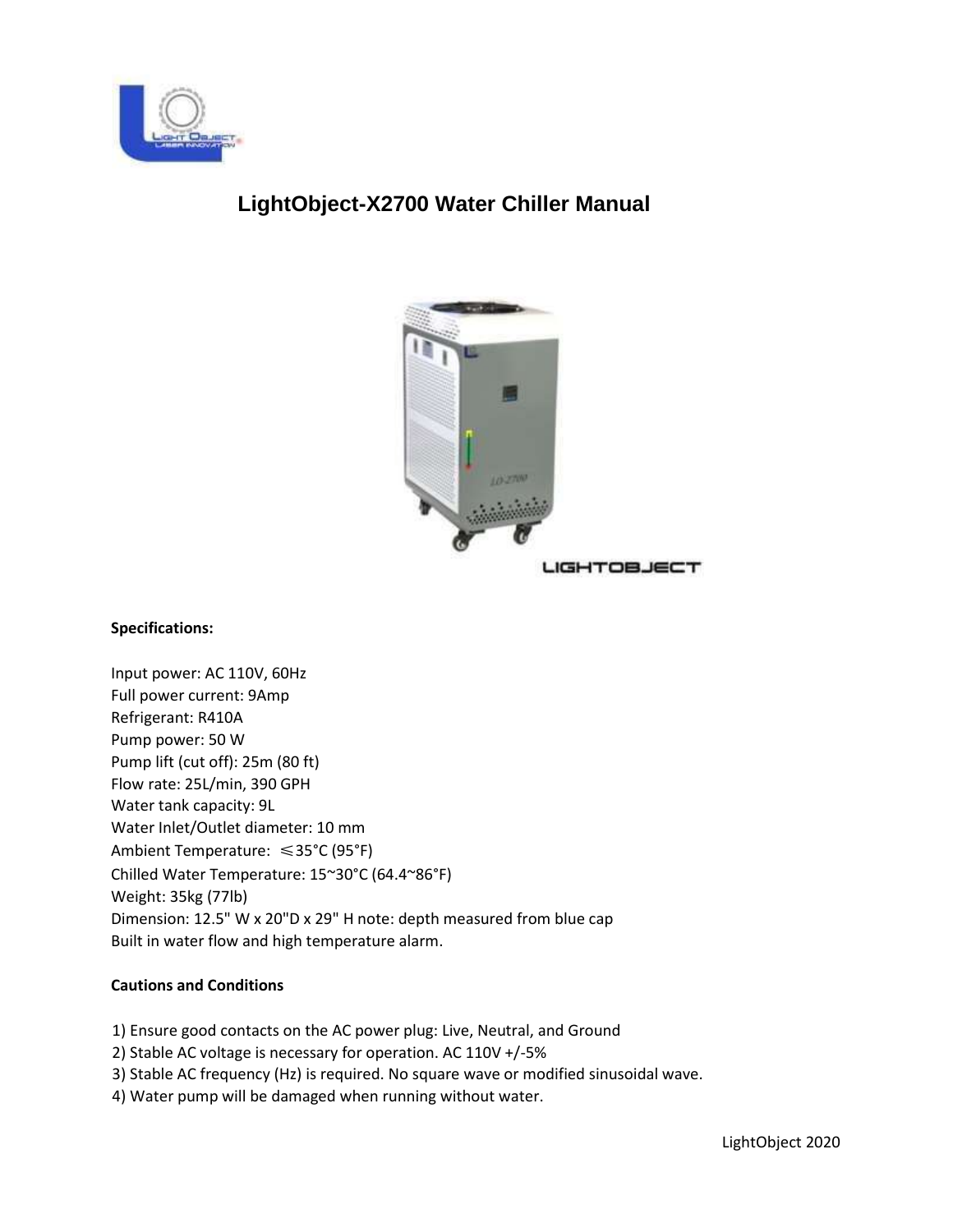

5) Air filters must be cleaned regularly; Leaves space around the chiller for proper ventilation. 6) Change the distilled water every 3 months. Maintain water level in the green zone of the indicator.



### **Startup Procedures**

1)Remove the cap on the back of the unit and fill in water until the water level reaches the top of green zone of the level indicator.

2)Use the silicone water tubing to connect the water chiller to the machine. Connect the chiller's water outlet to the laser machine's water inlet. Connect the chiller's water inlet to the laser machine's water outlet.

3) Make sure the power button is off. Connect the AC power cord from the back of the chiller to a wall mount AC outlet.

4) Power up the chiller. Check the water flow direction. Check for any leaks. Add more water if the water level drops below the green zone.

Left and right alarm pins become open contact when alarm occurs. The middle pin is not used.

#### **Note on Dual Water Outlet:**

Each outlet has a water flow sensor behind. If full flow rate is needed, connect both outlets using a Y connector, and connect both inlets using a Y connector. For less amount of flow, connect one outlet to a valve, then back to an inlet. In this way, the valve can control the flow rate of the other outlet/inlet indirectly. However, if the flow rate is too low, it will trigger one of the flow sensors.